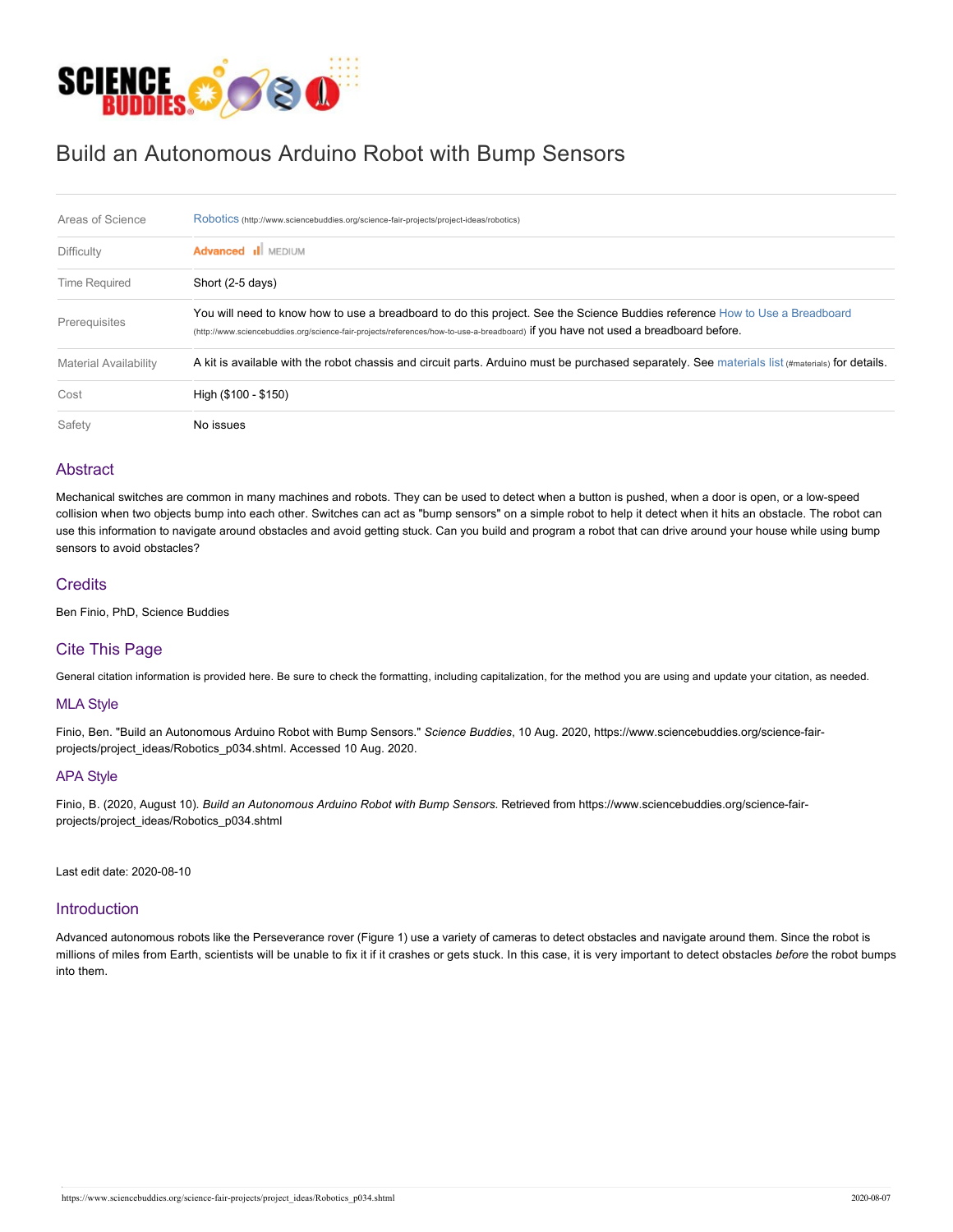

**Figure 1.** The Perseverance rover.

Simpler robots, like the iRobot® Roomba®, an autonomous vacuum cleaner robot (Figure 2), commonly use bump sensors to detect obstacles. For example, bump sensors can be used to detect low-speed collisions between the robot and a piece of furniture. Newer, faster moving versions of the Roomba use forwardfacing infrared sensors to detect objects and slow the robot down before the bump sensor hits them. When the robot hits an obstacle, its programming tells it to back up or turn around. This allows the robot to drive around a room without getting stuck against a wall or piece of furniture, even though it does not start out with a pre-planned path or a map of the entire room.



Figure 2. A Roomba® robotic vacuum cleaner. (Source: Larry D. Moore, CC BY-SA 3.0 [\(https://creativecommons.org/licenses/by-sa/3.0/deed.en\)](https://creativecommons.org/licenses/by-sa/3.0/deed.en), Wikimedia Commons.)

In this project, you will build a robot that behaves like a Roomba®. It will have two bump sensors that you can mount on the robot. Can you design a program that will allow the robot to drive around without getting stuck?

# Terms and Concepts

# **Questions**

What are the advantages and disadvantages of a robot using cameras vs. bump sensors to navigate?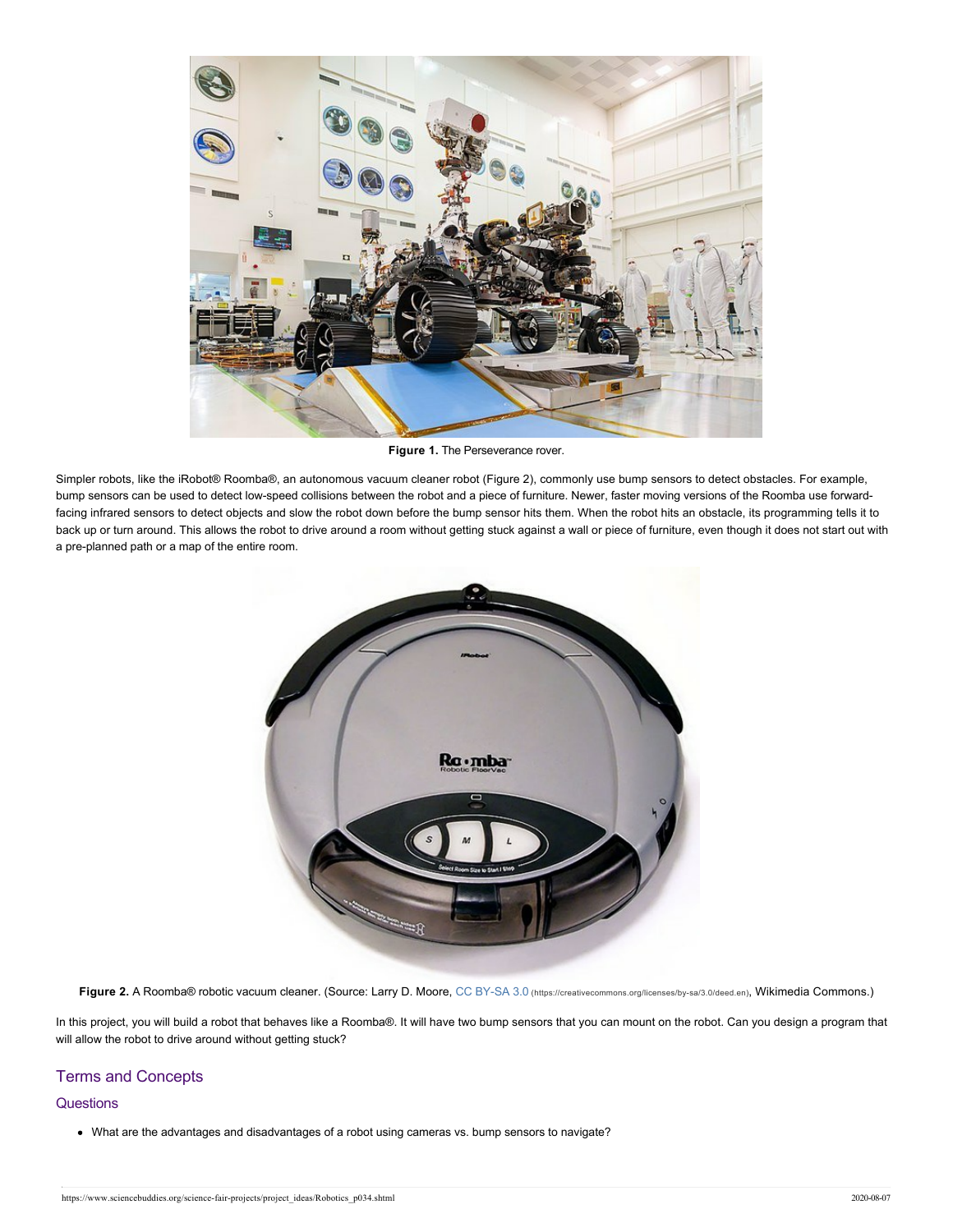# **Bibliography**

General electronics references:

- Science Buddies (n.d.). *How to Use a Breadboard [\(http://www.sciencebuddies.org/science-fair-projects/references/how-to-use-a-breadboard\)](https://www.sciencebuddies.org/science-fair-projects/references/how-to-use-a-breadboard)*. Retrieved July 6, 2020.
- Science Buddies (n.d.). *How to Use a Multimeter [\(http://www.sciencebuddies.org/science-fair-projects/references/how-to-use-a-multimeter\)](https://www.sciencebuddies.org/science-fair-projects/references/how-to-use-a-multimeter)*. Retrieved July 6, 2020.
- Science Buddies (n.d.). *Wire Stripping Tutorial [\(http://www.sciencebuddies.org/science-fair-projects/references/wire-stripping-tutorial\)](https://www.sciencebuddies.org/science-fair-projects/references/wire-stripping-tutorial)*. Retrieved July 6, 2020.

#### References for using an Arduino:

- Science Buddies (n.d.). *Getting Started with Arduino [\(http://www.sciencebuddies.org/science-fair-projects/references/getting-started-with-arduino#introduction\)](https://www.sciencebuddies.org/science-fair-projects/references/getting-started-with-arduino#introduction)*. Retrieved July 6, 2020.
- Arduino (n.d.). *Language Reference [\(https://www.arduino.cc/reference/en/#functions\)](https://www.arduino.cc/reference/en/#functions)*. Retrieved July 6, 2020.

#### Reference about the cameras on the Mars 2020 Perseverance rover:

NASA (n.d.). *[The Cameras on the Mars 2020 Perseverance Rover](https://mars.nasa.gov/mars2020/spacecraft/rover/cameras/) (https://mars.nasa.gov/mars2020/spacecraft/rover/cameras/)*. Retrieved July 10, 2020.

#### References about the Roomba's sensors:

- iRobot (n.d.). [Why is my Roomba\\*reg; Bumping into Obstacles Harder than before?](https://homesupport.irobot.com/app/answers/detail/a_id/10211/~/why-is-my-roomba%C2%AE-is-bumping-into-obstacles-harder-than-before%3F) (https://homesupport.irobot.com/app/answers/detail/a\_id/10211/-/why-is-my-roomba%C2%AE-is*bumping-into-obstacles-harder-than-before%3F)*. Retrieved July 10, 2020.
- Layton, J. (n.d.). *How Robotic Vacuums Work [\(https://electronics.howstuffworks.com/gadgets/home/robotic-vacuum2.htm\)](https://electronics.howstuffworks.com/gadgets/home/robotic-vacuum2.htm)*. HowStuffWorks. Retrieved July 10, 2020.

#### Datasheet for the L293D H-bridge motor driver:

Texas Instruments (January 2016). *[L293x Quadruple Half-H Drivers](https://www.ti.com/lit/ds/symlink/l293.pdf) (https://www.ti.com/lit/ds/symlink/l293.pdf)*. Retrieved July 8, 2020.

Materials and Equipment<sup>1</sup><sub>17</sub> Buy Kit <sub>[\(http://www.sciencebuddies.org/store-send?url=https%3a%2f%2fwww.homesciencetools.com%2fproduct%2fbluebot-4-in-1-educational-robotics-kit%3faff%3dSB1\)](https://www.sciencebuddies.org/store-send?url=https%3A%2F%2Fwww.homesciencetools.com%2Fproduct%2Fbluebot-4-in-1-educational-robotics-kit%3Faff%3DSB1)</sub>

- Bluebot 4-in-1 robotics kit [\(http://www.sciencebuddies.org/store-send?url=https%3a%2f%2fwww.homesciencetools.com%2fproduct%2fbluebot-4-in-1-educational-robotics-kit%3faff%3dSB1\)](https://www.sciencebuddies.org/store-send?url=https%3A%2F%2Fwww.homesciencetools.com%2Fproduct%2Fbluebot-4-in-1-educational-robotics-kit%3Faff%3DSB1). The kit includes a robot chassis, wheels, motors, breadboard, batteries, and circuit parts to build four different robots [\(https://www.sciencebuddies.org/science-kits-instructions?](https://www.sciencebuddies.org/science-kits-instructions?sku=SB-BLUEBOT) sku=SB-BLUEBOT).
- An Arduino Uno [\(https://www.amazon.com/s?k=arduino+uno&tag=sciencebuddie-20\)](https://www.amazon.com/s?k=arduino+uno&tag=sciencebuddie-20). A variety of Arduino starter kits are available that contain accessories and parts you can use for other projects.
- A [9V battery snap connector with barrel jack connector](https://www.amazon.com/s?k=9V+snap+connector+arduino&tag=sciencebuddie-20) (https://www.amazon.com/s?k=9V+snap+connector+arduino&tag=sciencebuddie-20)
- 9V battery
- A USB-B printer cable [\(https://www.amazon.com/AmazonBasics-USB-2-0-Cable-Male/dp/B00NH11KIK/?tag=sciencebuddie-20\)](https://www.amazon.com/AmazonBasics-USB-2-0-Cable-Male/dp/B00NH11KIK/?tag=sciencebuddie-20) to connect your Arduino to a computer and program it
- Computer with free Arduino software [\(https://www.arduino.cc/en/Main/Software\)](https://www.arduino.cc/en/Main/Software) installed (you can also use Arduino's web-based editor)
- Some additional tools are recommended for working with circuits:
	- A digital multimeter [\(http://www.sciencebuddies.org/store-send?url=https%3a%2f%2fwww.homesciencetools.com%2fproduct%2fmultimeter-digital%2f%3faff%3dSB1\)](https://www.sciencebuddies.org/store-send?url=https%3A%2F%2Fwww.homesciencetools.com%2Fproduct%2Fmultimeter-digital%2F%3Faff%3DSB1) is strongly recommended for help with troubleshooting
	- Alligator clip leads [\(http://www.sciencebuddies.org/store-send?url=https%3a%2f%2fwww.homesciencetools.com%2fproduct%2falligator-clip-leads-2-pack%2f%3faff%3dSB1\)](https://www.sciencebuddies.org/store-send?url=https%3A%2F%2Fwww.homesciencetools.com%2Fproduct%2Falligator-clip-leads-2-pack%2F%3Faff%3DSB1) make it easier to connect your multimeter probes to your circuit
	- Needle nose pliers or tweezers make it easier to handle small parts
	- Wire strippers allow you to cut wires to custom lengths, keeping your circuit neater
- Double-sided foam tape
- $\bullet$  Lab notebook

**Disclaimer:** Science Buddies participates in affiliate programs with Home Science Tools [\(https://www.homesciencetools.com/?aff=SB1\)](https://www.homesciencetools.com/?aff=SB1), Amazon.com [\(https://www.amazon.com/?](https://www.amazon.com/?ie=UTF8&tag=sciencebuddie-20)

ie=UTF8&tag=sciencebuddie-20), Carolina Biological [\(http://www.carolina.com?s\\_cid=ptnr\\_scibuddies\)](http://www.carolina.com?s_cid=ptnr_scibuddies), and Jameco Electronics (http://www.avantlink.com/click.php?

tt=cl&mi=10609&pw=182414&ctc=Robotics\_p034&url=http%3a%2f%2fwww.jameco.com). Proceeds from the [affiliate programs help support Science Buddies](http://www.avantlink.com/click.php?tt=cl&mi=10609&pw=182414&ctc=Robotics_p034&url=http%3A%2F%2Fwww.jameco.com), a 501(c)(3) public charity, and keep our resources free for everyone. Our top priority is student learning. If you have any comments (positive or negative) related to purchases you've made for science projects from recommendations on our site, please let us know. Write to us at [scibuddy@sciencebuddies.org](mailto:scibuddy@sciencebuddies.org?subject=Supplier_Comments) (mailto:scibuddy@sciencebuddies.org? subject=Supplier\_Comments).

# Recommended Project Supplies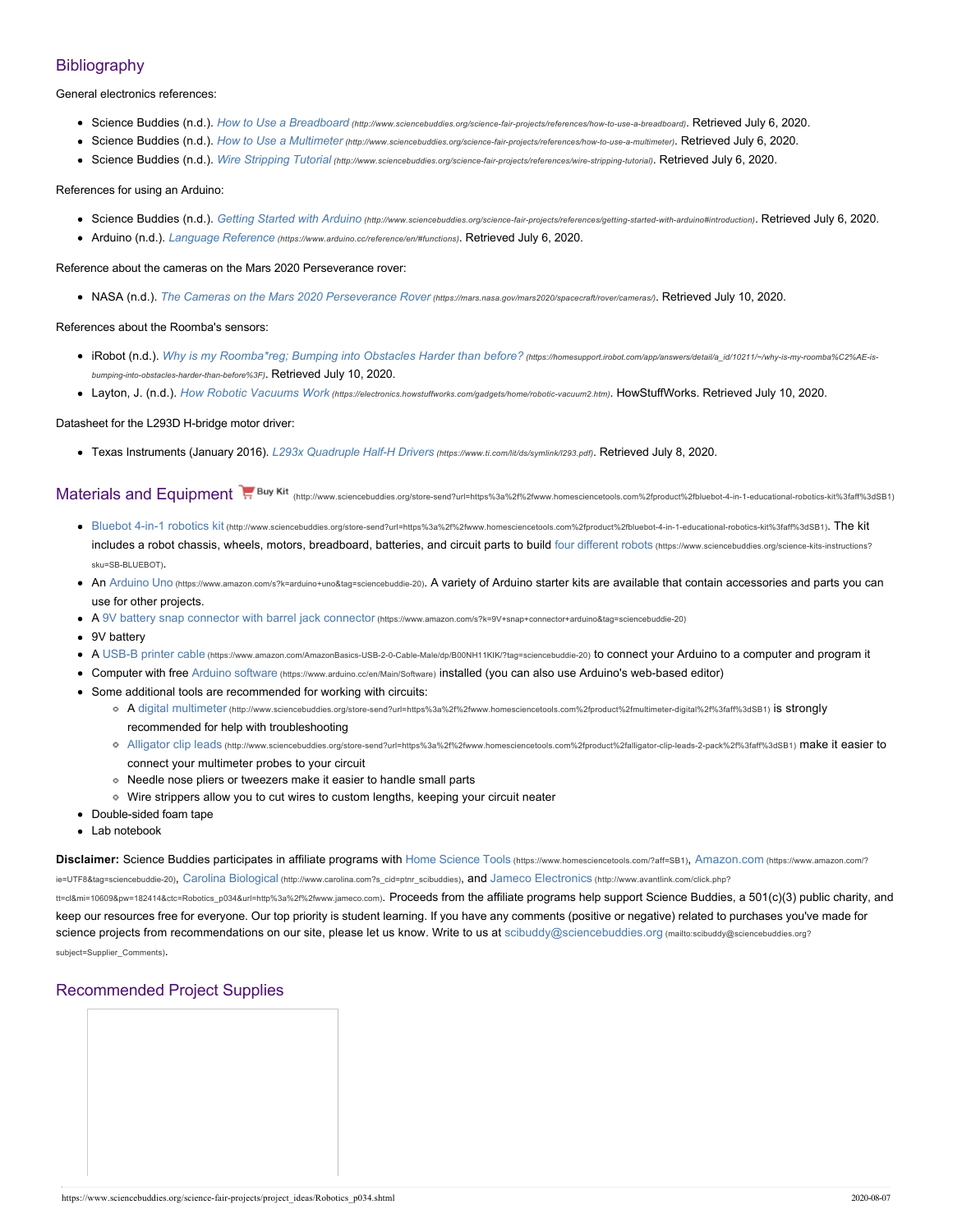Get the right supplies — selected and tested to work with this project. **Project Kit: \$99.95**

# Experimental Procedure

**Note:** This engineering project is best described by the **engineering design process,** as opposed to the **scientific method.** You might want to ask your teacher whether it's acceptable to follow the engineering design process for your project before you begin. You can learn more about the engineering design process in the Science Buddies Engineering Design Process Guide [\(http://www.sciencebuddies.org/engineering-design-process/engineering-design-process-steps.shtml\)](https://www.sciencebuddies.org/engineering-design-process/engineering-design-process-steps.shtml).

1. Assemble your Bluebot chassis as shown in this video. However, instead of mounting the 4xAA battery pack on top of the robot, mount it on the lower plate. Then mount your Arduino next to the breadboard on the top plate.

[https://www.youtube.com/watch?v=SBeGl\\_IgWwY](https://www.youtube.com/watch?v=SBeGl_IgWwY) (https://www.youtube.com/watch?v=SBeGl\_IgWwY)

2. To control your robot's motors, you will use the L293D H-bridge motor driver chip, included in your BlueBot kit. This chip allows you to control the speed and direction of two motors. Figure 3 shows the pinout from the chip's datasheet and Table 1 describes the functions of the pins. When one of the input pins ("A") for a motor is high and the other one is low, the motor will spin. Reversing which pin is high/low reverses the motor's direction (Table 2). If both input pins are high or both input pins are low, the motor will stop. Do not worry if that does not make sense yet. You will wire the circuit and see example code in the next few steps.



**Figure 3.** L293D H-bridge chip pinout.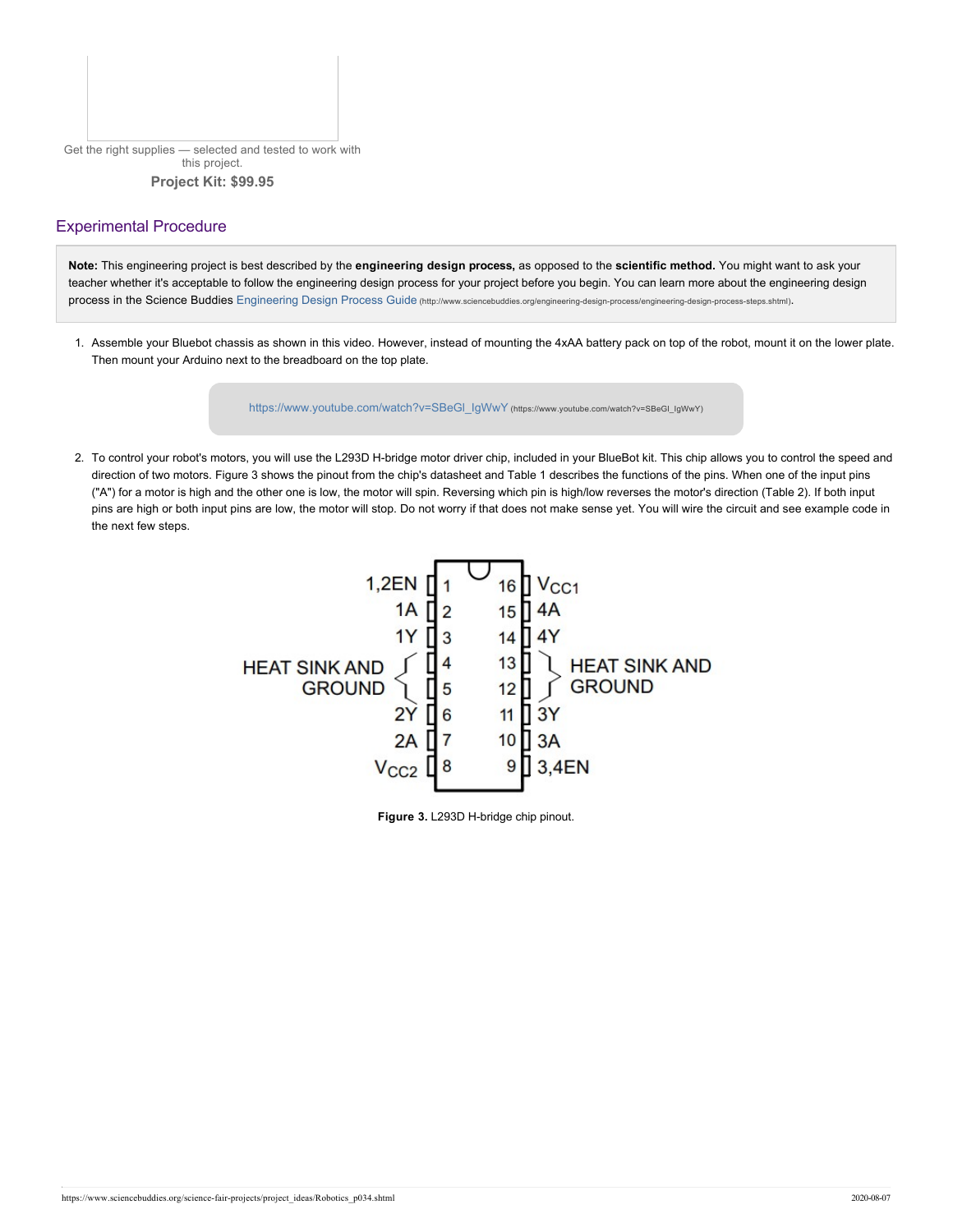| <b>Name</b>      | Pin number(s) | <b>Description</b>                                                               |  |  |
|------------------|---------------|----------------------------------------------------------------------------------|--|--|
| VCC1             | 16            | Digital logic voltage supply (5V from Arduino)                                   |  |  |
| VCC <sub>2</sub> | 8             | Motor power voltage supply (6V from 4xAA battery pack)                           |  |  |
| <b>GROUND</b>    | 4, 5, 12, 13  | Electrical ground                                                                |  |  |
| 1,2EN            | 1             | Speed control for motor 1 using pulse width modulation (PWM) signal from Arduino |  |  |
| 3,4EN            | 9             | Speed control for motor 2 using pulse width modulation (PWM) signal from Arduino |  |  |
| 1A, 2A           | 2, 7          | Inputs to control motor 1 using Arduino digital pins                             |  |  |
| 3A, 4A           | 10, 15        | Inputs to control motor 2 using Arduino digital pins                             |  |  |
| 1Y, 2Y           | 3, 6          | Outputs to drive motor 1                                                         |  |  |
| 3Y, 4Y           | 11, 14        | Outputs to drive motor 2                                                         |  |  |

**Table 1.** Description of L293D H-bridge pins.

| 1A   | 2A   | Motor 1 behavior   |
|------|------|--------------------|
| l ow | l ow | Stop               |
| Low  | High | Spin               |
| High | Low  | Spin the other way |
| High | High | Stop               |

**Table 2.** How setting the input pins high and low controls motor behavior.

3. Before you worry about connecting the bump sensors, you should make sure your robot's motors work and that it can drive around. Connect your motors, batteries, and the L293D, as shown in Figure 4 (note: there is more than one correct way to wire the circuit, this is just an example). The colors shown in [the picture are for readability purposes only; your wire colors do not need to match.](https://www.sciencebuddies.org/science-fair-projects/references/how-to-use-a-breadboard) If you are not sure how to wire a circuit on a breadboard, see the How to Use a Breadboard (http://www.sciencebuddies.org/science-fair-projects/references/how-to-use-a-breadboard) resource. Here are a few things to look out for when building the circuit:

a. Make sure the L293D is oriented with the notch facing "up" on the breadboard.

- b. **Important:** All the components in your circuit should have a "common ground." This means the Arduino's ground pin, the L293D's ground pins, and the 4xAA battery pack's negative wire should all be connected to the ground bus on the breadboard, and the ground buses on opposite sides of the breadboard should be connected.
- c. However, **make sure you do not short-circuit the 5V Arduino supply to the 6V battery supply**. In the diagram, notice how the left and right power buses on the breadboard are *not* connected with a jumper wire. The left-side bus provides 6V from the battery pack, and the right-side bus provides 5V from the Arduino. The H-bridge makes use of both power supplies: one for internal logic (5V from the Arduino) and one to power the motors (6V from the batteries). The external 4xAA battery pack is required because the Arduino cannot provide enough current to drive the motors directly.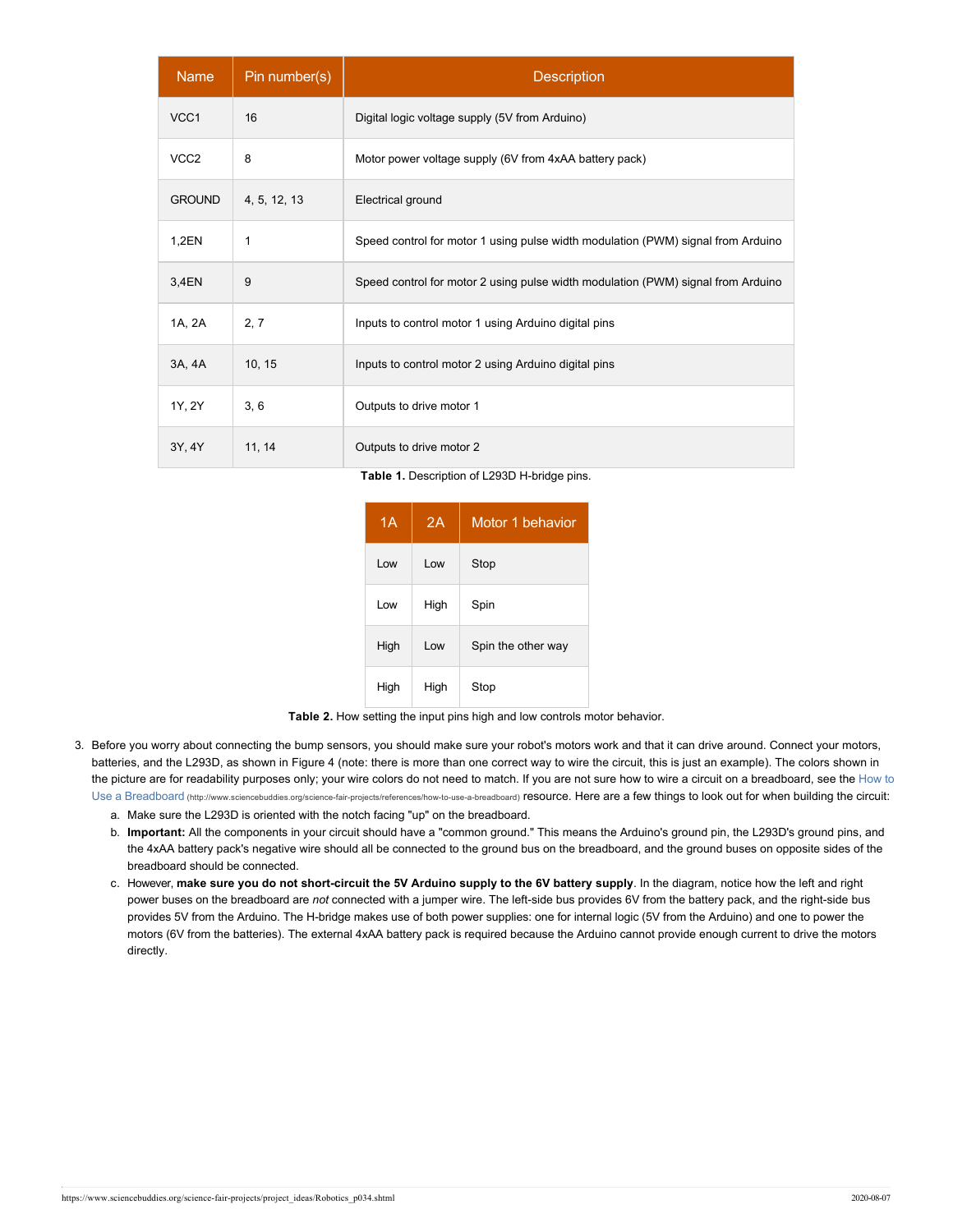

Figure 4. Wiring diagram for connecting the Arduino to the L293D, your robot's motors, and batteries. A [bigger version of the image](https://www.sciencebuddies.org/science-projects/project-ideas/arduino-bluebot-L293D-breadboard-large-version.png) (http://www.sciencebuddies.org/scienceprojects/project-ideas/arduino-bluebot-L293D-breadboard-large-version.png) is available.

4. Make sure the power switch for the 4xAA battery pack is off and that the barrel jack for the 9V battery is unplugged (always do this before connecting the [USB cable to program your Arduino\). Enter the code shown in Figure 5 and upload it to your Ardu](https://www.sciencebuddies.org/science-fair-projects/references/getting-started-with-arduino#introduction)ino. If you are unsure how to do this, refer to the Getting Started with Arduino (http://www.sciencebuddies.org/science-fair-projects/references/getting-started-with-arduino#introduction) guide.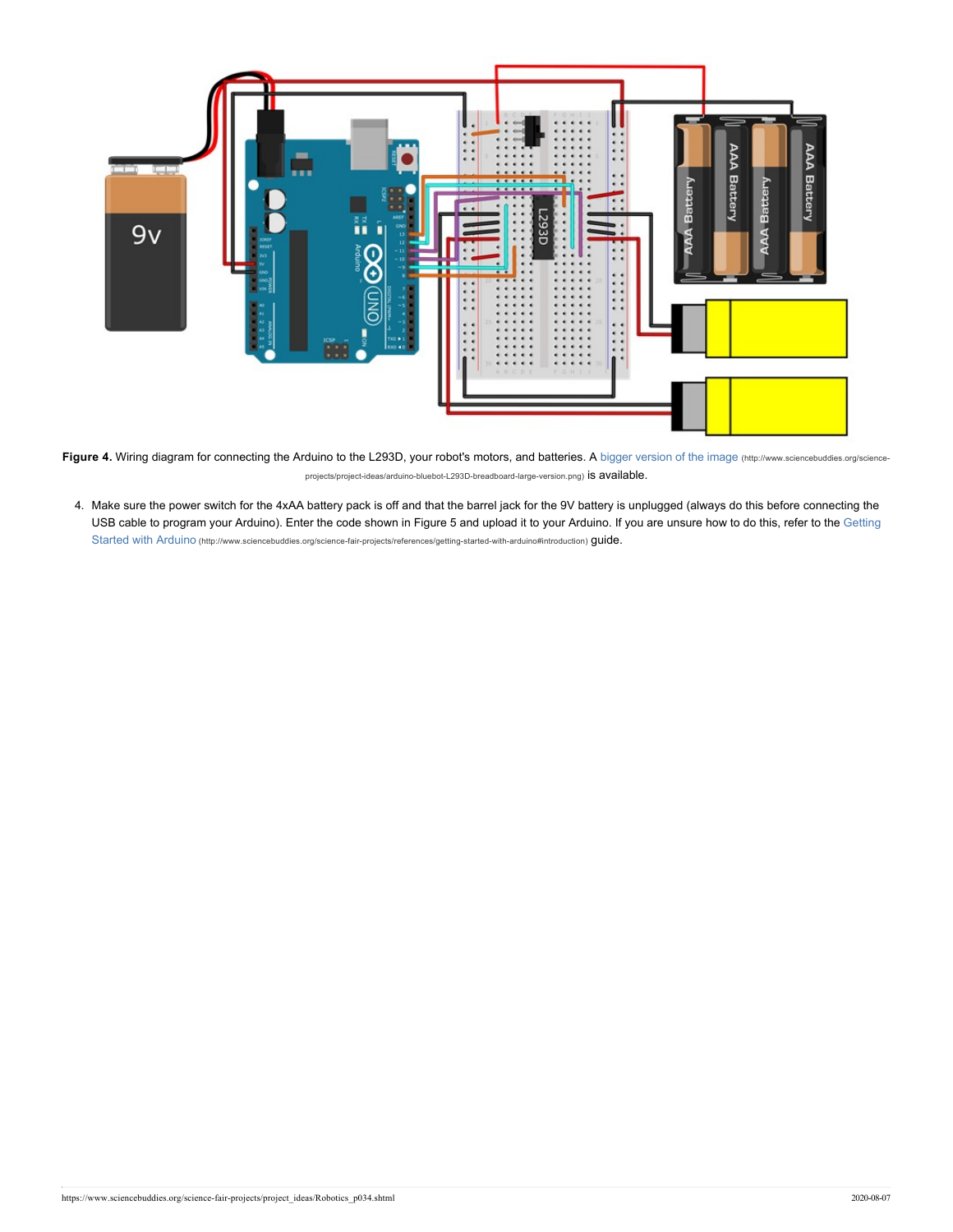

**Figure 5.** Example code to control the robot's motors using the H-bridge.

- 5. Put your robot on the ground and turn the power switch on. If everything is working correctly, the robot should repeatedly drive forward for one second, then pause for one second. If it does not, here are some common troubleshooting steps:
	- a. Instead of changing your code, you can just switch the red and black wires for a motor to change the direction it spins. You can do this if your robot goes backwards or spins in circles instead of driving forward.
	- b. If your motors do not spin at all, double-check all of your wiring. If your H-bridge is not wired properly, your motors will not spin.
	- c. If your motors still do not spin, use a multimeter to debug your circuit. Refer to the [How to Use a Multimeter](https://www.sciencebuddies.org/science-fair-projects/references/how-to-use-a-multimeter) (nttp://www.sciencebuddies.org/science-fairprojects/references/how-to-use-a-multimeter) guide if needed. Try the following:
		- i. Make sure you have 5V coming from the Arduino.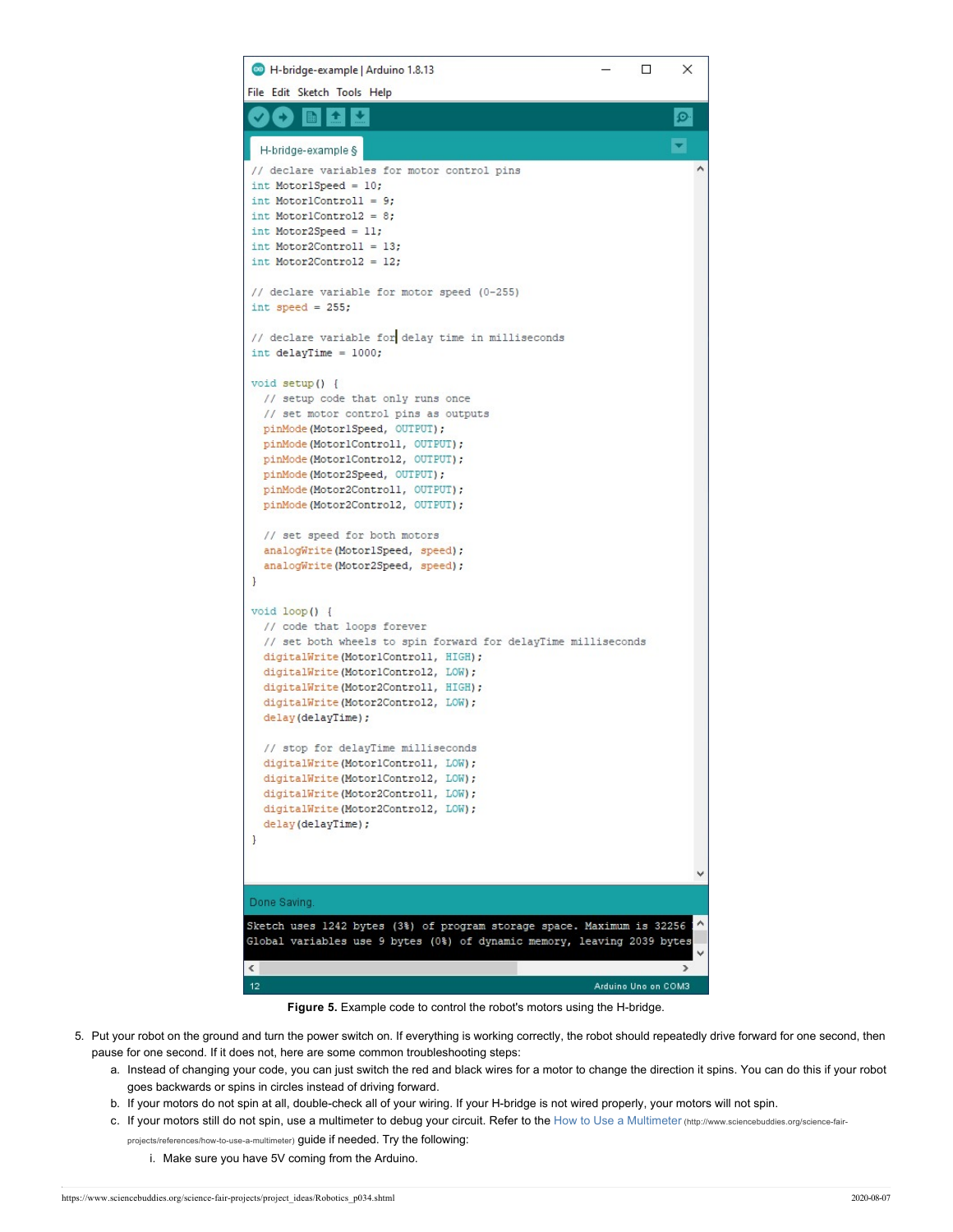- ii. Make sure you have 6V coming from the 4xAA battery pack.
- iii. Measure the voltages on the Arduino output pins to make sure they are what you expect (for example, based on the code, pin 9 should toggle between 5V and 0V).
- d. To confirm that your motors work, disconnect them from the H-bridge and connect them directly to 6V and ground on the breadboard.
- e. To confirm that your H-bridge works, disconnect it from the Arduino's digital pins. Use jumper wires to manually connect the H-bridge's input pins to 5V or 0V on the breadboard. (Make sure you reconnect the motors to the H-bridge first.)
- 6. Practice steering your robot. Can you modify the program in Figure 5 to make your robot drive in a square? This is called "open loop" navigation, or "dead reckoning." The robot is hard-coded to follow a pre-determined path, without responding to any sensor input. This type of navigation is generally not a good idea, because small errors will accumulate over time, and eventually the robot will drift off course. However, it is a good way to practice programming and make sure your circuit works.
- 7. Now it is time to connect a bump sensor. The bump sensor is a switch with three pins. Look closely at the sensor and you will see the labels "N.C.," "N.O.," and "C." These stand for Normally Closed, Normally Open, and Common, respectively. This means that when the switch is *not* pressed, the connection between the N.C. and C pins is closed, and the connection between the N.O. and C. pins is open. When the switch is pressed, the connections are reversed. This means that you can use the switch to toggle an Arduino digital pin between 0V and 5V.
- 8. Connect a bump sensor to your Arduino, as shown in Figure 6. Note that the H-bridge, motors, and batteries are omitted from this diagram to avoid clutter, but you can leave them connected in your circuit.
	- a. **Important:** Note that the sensor's **white** wire is connected to 5V and the **red** wire is connected to the Arduino's digital pin. This goes against the usual convention that red wires are used for the positive power bus connection. It is important to wire the sensor correctly in order to avoid shorting the Arduino's 5V supply to ground.



**Figure 6.** Bump sensor connected to an Arduino digital pin. The common pin is connected to an Arduino digital pin. The Normally Open and Normally Closed pins are connected to 5V and ground, respectively. This way, the digital input pin will read 0V when the switch is not pressed, and 5V when the switch is pressed.

9. Start a new Arduino sketch and enter the code shown in Figure 7.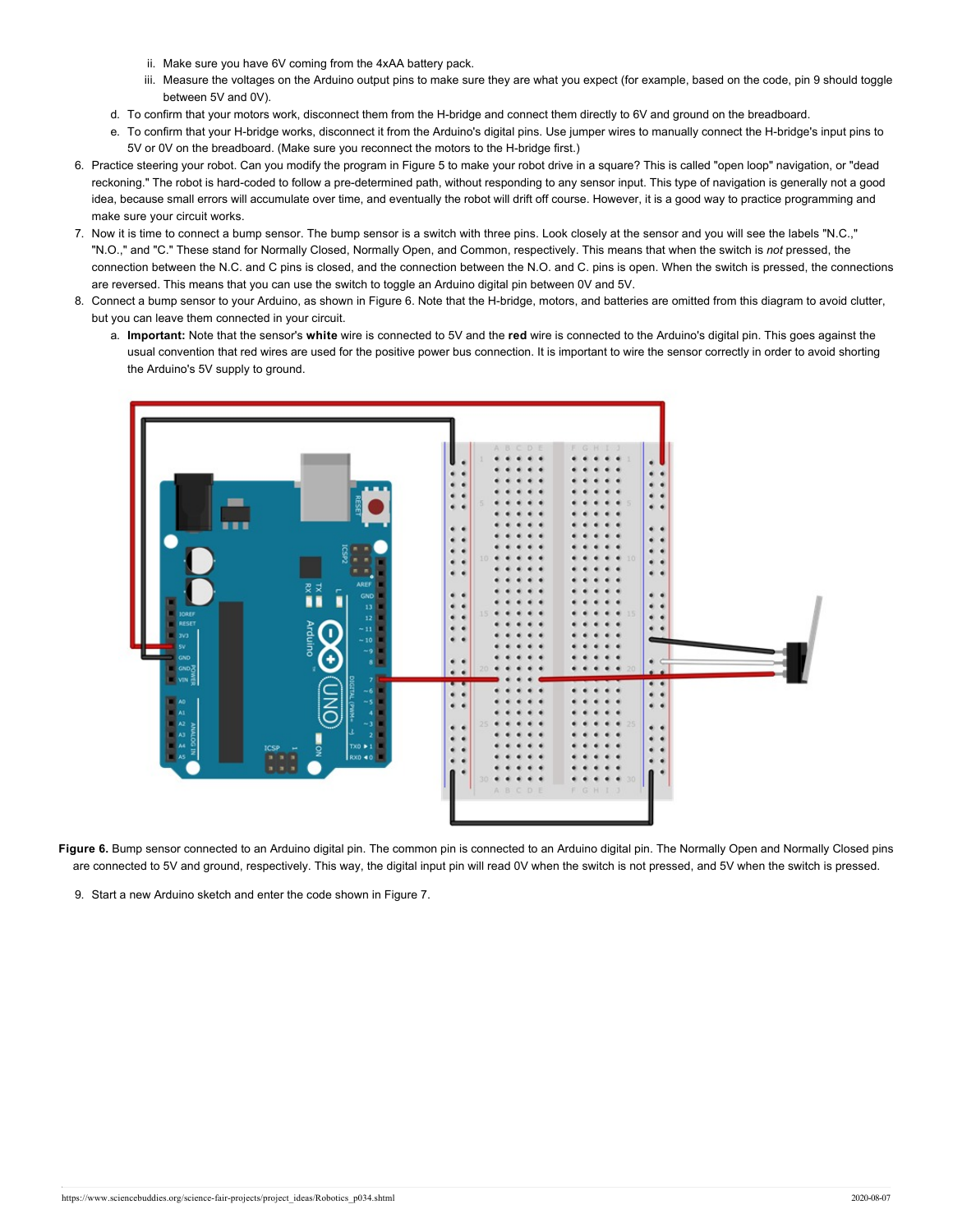

**Figure 7.** Example code to detect when the bump sensor is pressed using the Arduino's digital input.

- 10. Upload the code to your Arduino, and leave the Arduino plugged into the USB cable. Select *Tools→Serial Monitor* from the top menu in your Arduino window. Make sure you select *9600 baud* from the drop-down menu in the lower right. This will give you a window that prints a message indicating whether or not the switch is pressed (Figure 8).
	- a. If the message displayed in your serial monitor does not change when you press the switch, double-check your wiring. Use a multimeter to confirm that the voltage on the Arduino's input pin changes between 0V and 5V when you press the switch. If it does not, your switch is wired incorrectly.

| COM3                                   |                           | П            | $\times$     |
|----------------------------------------|---------------------------|--------------|--------------|
|                                        |                           |              | Send         |
| Switch not pressed                     |                           |              | $\wedge$     |
| Switch not pressed                     |                           |              |              |
| Switch not pressed                     |                           |              |              |
| Switch not pressed                     |                           |              |              |
| Switch pressed                         |                           |              |              |
| Switch pressed                         |                           |              |              |
| Switch pressed                         |                           |              |              |
| Switch pressed                         |                           |              |              |
| Switch pressed                         |                           |              |              |
| Switch pressed                         |                           |              |              |
| Switch pressed                         |                           |              |              |
| Switch pressed                         |                           |              |              |
| Switch pressed                         |                           |              |              |
| Switch pressed                         |                           |              |              |
| Switch pressed                         |                           |              |              |
| Switch n                               |                           |              |              |
| ○ Autoscroll Show timestamp<br>Newline | 9600 baud<br>$\checkmark$ | $\checkmark$ | Clear output |

**Figure 8.** The Arduino serial monitor displaying messages to indicate whether or not the switch is pressed.

- 11. You now have all the pieces that you need to build an autonomous robot that navigates with bump sensors! Can you program your robot to navigate based on readings from one or more bump sensors? For example, try programming these different behaviors (see the next step for hints). Which behavior do you think would be best for a robot that needs to drive around a room without getting stuck?
	- a. Put one bump sensor on the front of the robot and one sensor on the back. Make the robot change direction whenever it bumps into something.
	- b. Put both bump sensors on the front of the robot, one on the left and one on the right (Figure 9). Make the robot turn left or right when it hits an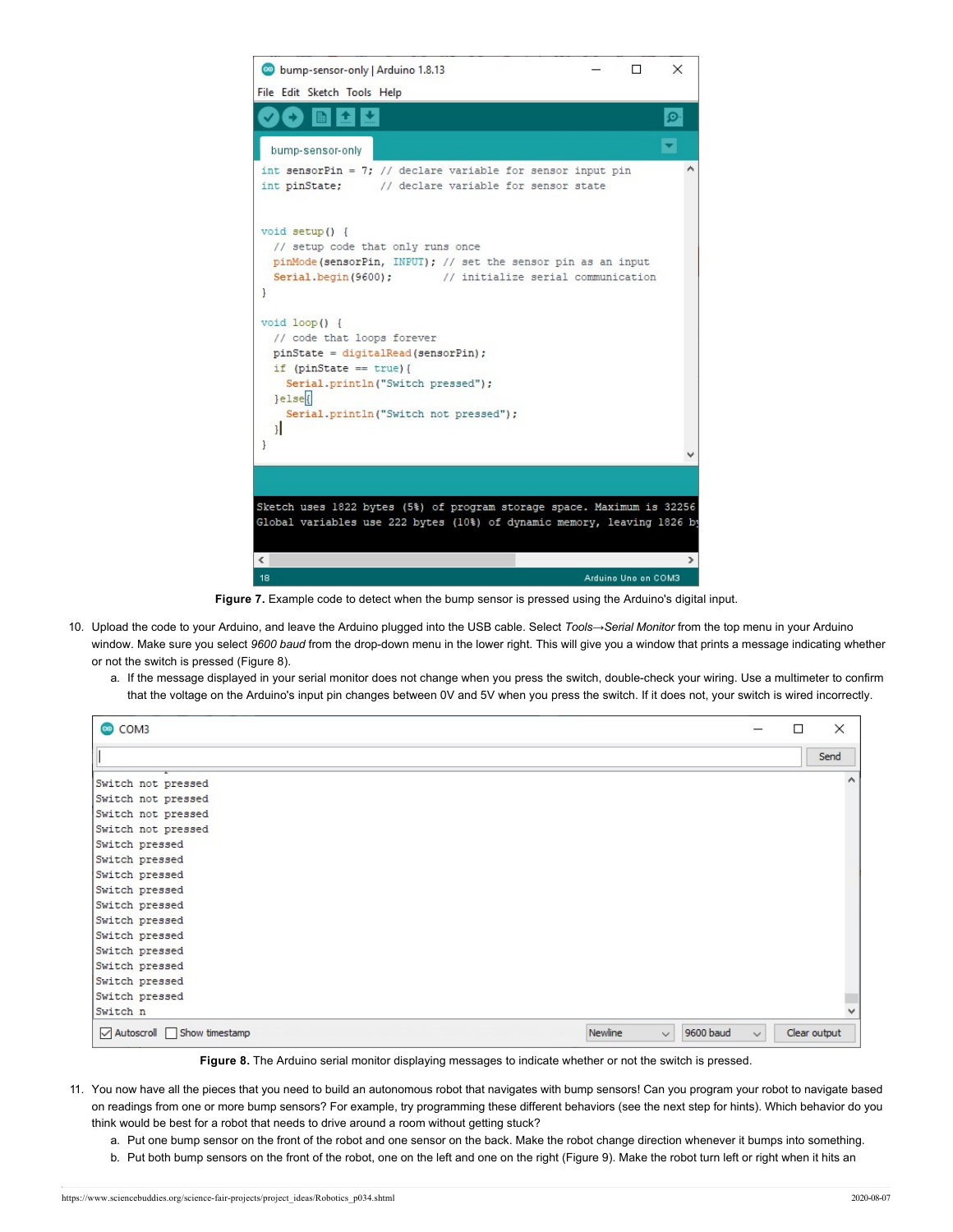obstacle.

c. Make the robot back up first, *then* turn when it hits an obstacle.



**Figure 9.** Robot with two bump sensors mounted on the front.

- 12. Depending on your level of programming experience, you may need to read more in the [Arduino Language Reference](https://www.arduino.cc/reference/en/#functions) (https://www.arduino.cc/reference/en/#functions). You can also ask for help in the Science Buddies Ask an Expert forums [\(http://www.sciencebuddies.org/science-fair-projects/ask-an-expert-intro\)](https://www.sciencebuddies.org/science-fair-projects/ask-an-expert-intro). Here are some hints and suggestions:
	- a. It is bad practice to repeatedly copy and paste the same lines or sections of code. If you find yourself doing so, it is better to put that code in a function. It may be useful to make functions for basic robot movements like "driveForward" or "turnRight." Can you simplify the code you wrote to make your robot drive in a square using functions?
	- b. "IF/ELSE" statements allow your program to perform different actions depending on whether or not certain conditions are true (for example, if a variable is above or below a certain value). What happens when you make your robot's motion depend on the sensor input, instead of hard-coding a certain behavior?
	- c. You can change the motors' speed using the analogWrite() command (see Figure 7). In the example program, the motors are set to "full speed," or 255. It might be easier to control your robot if it is not going full speed at all times.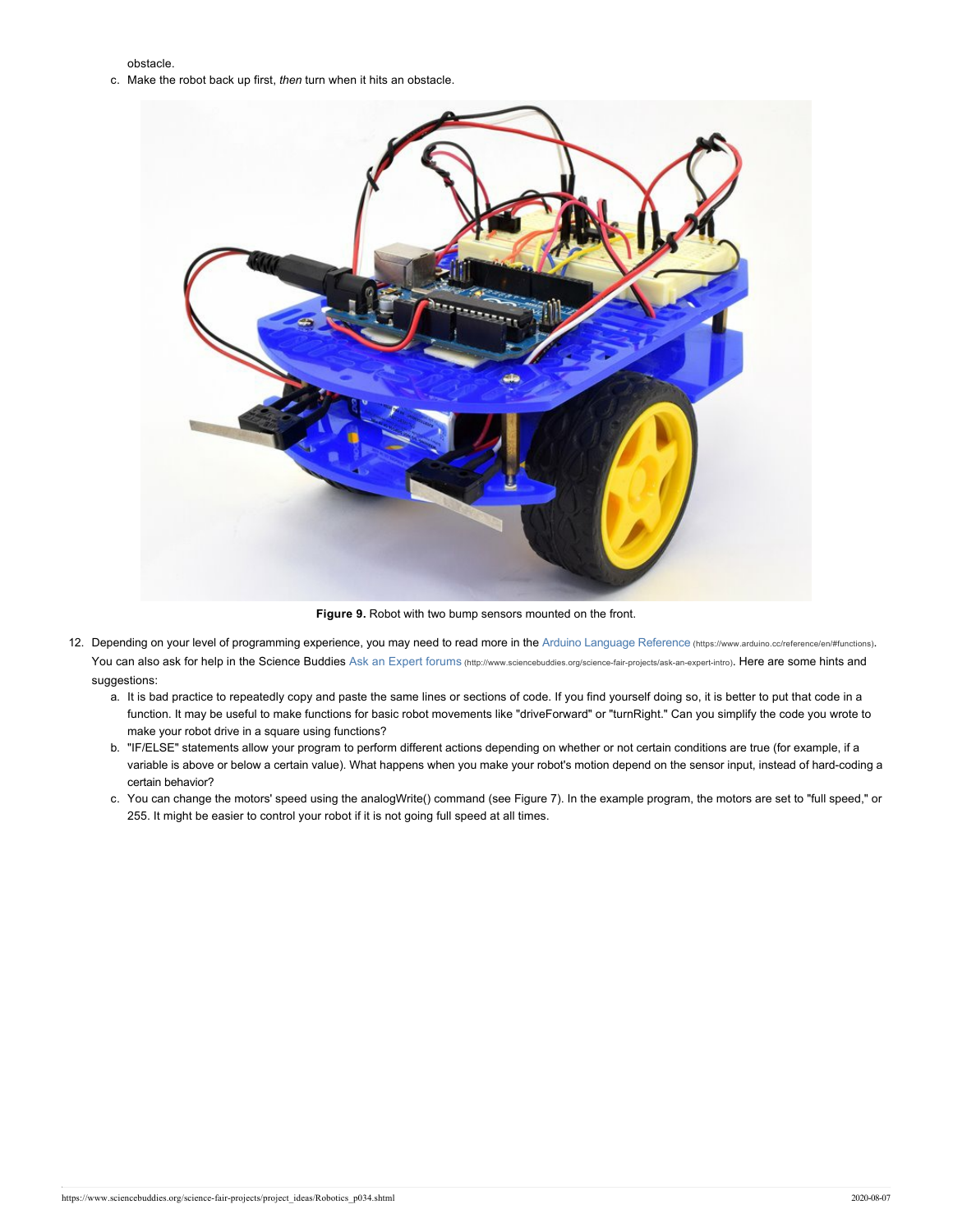# Variations

.

- You can purchase additional bump sensors, usually called lever switches (https://www.jameco.com/shop/StoreCatalogDrillDownView? rf=1&history=ihsfvwsq%7CfreeText%7Elever%2Bswitch%5Esearch\_type%7Ejame[coall%5EprodPage%7E25%5Epage%7ESEARCH%252BNAV%4054d5snsd%7Cposition%7E26%5Erf%7E1%5Erefine%7E1%5EprodPa](https://www.jameco.com/shop/StoreCatalogDrillDownView?rf=1&history=ihsfvwsq%7CfreeText~lever%2Bswitch%5Esearch_type~jamecoall%5EprodPage~25%5Epage~SEARCH%252BNAV%4054d5snsd%7Cposition~26%5Erf~1%5Erefine~1%5EprodPage~25%5Epage~SEARCH%252BNAV%40g94860dj%7Cposition~51%5Erf~1%5Erefine~1%5EprodPage~25%5Epage~SEARCH%252BNAV%40z3efbnea%7Cposition~76%5Erf~1%5Erefine~1%5EprodPage~25%5Epage~SEARCH%252BNAV&position=1&refine=1&langId=-1&catalogId=10001&storeId=10001) ge%7E25%5Epage%7ESEARCH%252BNAV%40g94860dj%7Cposition%7E51%5Erf%7E1%5Erefine%7E1%5EprodPage%7E25%5Epage%7ESEARCH%252BNAV%40z3efbnea%7Cposition%7E76%5Erf%7E1%5Erefine %7E1%5EprodPage%7E25%5Epage%7ESEARCH%252BNAV&position=1&refine=1&langId=-1&catalogId=10001&storeId=10001), individually. What happens if you add more bump sensors to your robot? For example, put two on the front and two on the back.
- [What are the results when you use the other sensors in your BlueBot kit to program other na](https://www.sciencebuddies.org/science-fair-projects/project-ideas/Robotics_p031/robotics/build-arduino-robot)vigation behaviors for your robot? See this autonomous robot project idea (http://www.sciencebuddies.org/science-fair-projects/project-ideas/Robotics p031/robotics/build-arduino-robot) for ideas.

# Ask an Expert

The Ask an Expert Forum is intended to be a place where students can go to find answers to science questions that they have been unable to find using other resources. If you have specific questions about your science fair project or science fair, our team of volunteer scientists can help. Our Experts won't do the work for you, but they will make suggestions, offer guidance, and help you troubleshoot.

Ask an Expert (http://www.sciencebuddies.org/science-fair-projects/ask\_an\_expert\_intro.shtml

# Contact Us

If you have purchased a kit for this project from Science Buddies, we are pleased to answer your questions.

In your email, please follow these instructions:

- 1. What is your Science Buddies kit order number?
- 2. Please describe how you need help as thoroughly as possible:

Examples

**Good Question** *I'm trying to do Experimental Procedure step #5, "Scrape the insulation from the wire. . ." How do I know when I've scraped enough?* **Good Question** *I'm at Experimental Procedure step #7, "Move the magnet back and forth . . ." and the LED is not lighting up.* **Bad Question** *I don't understand the instructions. Help!*

**Good Question** *I am purchasing my materials. Can I substitute a 1N34 diode for the 1N25 diode called for in the material list?* **Bad Question** *Can I use a different part?*

Contact Us [\(mailto:service@homesciencetools.com?subject=ScienceBuddies:Build+an+Autonomous+Arduino+Robot+with+Bump+Sensors\)](mailto:service@homesciencetools.com?subject=ScienceBuddies:Build+an+Autonomous+Arduino+Robot+with+Bump+Sensors)

#### Related Links

- Science Fair Project Guide [\(http://www.sciencebuddies.org/science-fair-projects/project\\_guide\\_index.shtml\)](https://www.sciencebuddies.org/science-fair-projects/project_guide_index.shtml)
- Other Ideas Like This [\(http://www.sciencebuddies.org/search?v=solt&pi=Robotics\\_p034\)](https://www.sciencebuddies.org/search?v=solt&pi=Robotics_p034)
- Robotics Project Ideas [\(http://www.sciencebuddies.org/science-fair-projects/project-ideas/robotics\)](https://www.sciencebuddies.org/science-fair-projects/project-ideas/robotics)
- My Favorites [\(http://www.sciencebuddies.org/account/favorites\)](https://www.sciencebuddies.org/account/favorites)

# Looking for more science fun?

Try one of our science activities for quick, anytime science explorations. The perfect thing to liven up a rainy day, school vacation, or moment of boredom.

### [Find an Activity](https://www.sciencebuddies.org/stem-activities) (http://www.sciencebuddies.org/st